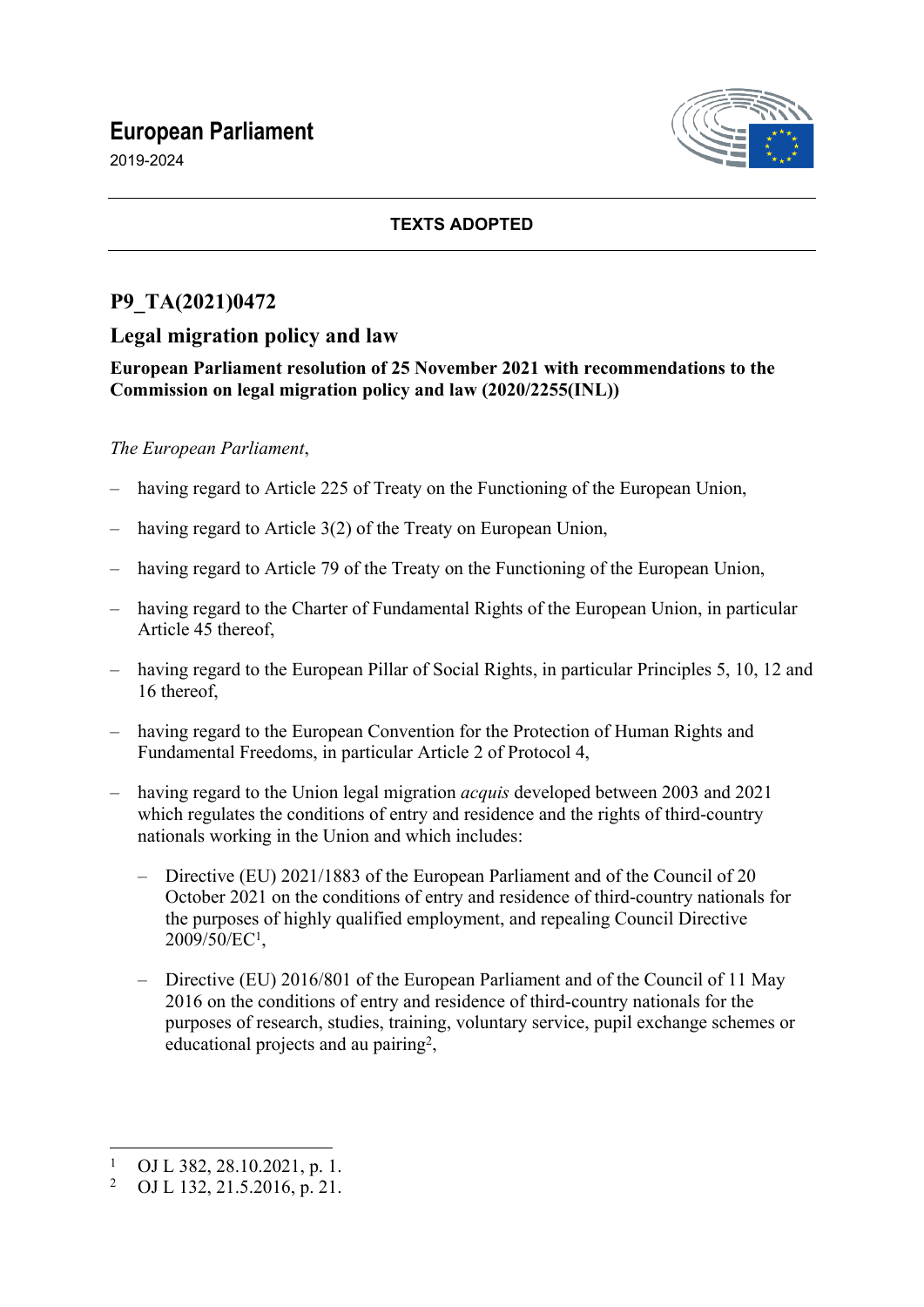- Directive 2014/36/EU of the European Parliament and of the Council of 26 February 2014 on the conditions of entry and stay of third-country nationals for the purpose of employment as seasonal workers<sup>3</sup>,
- Directive 2014/66/EU of the European Parliament and of the Council of 15 May 2014 on the conditions of entry and residence of third-country nationals in the framework of an intra-corporate transfer<sup>4</sup> ,
- Directive 2011/98/EU of the European Parliament and of the Council of 13 December 2011 on a single application procedure for a single permit for third-country nationals to reside and work in the territory of a Member State and on a common set of rights for third-country workers legally residing in a Member State<sup>5</sup>,
- Directive 2009/52/EC of the European Parliament and of the Council of 18 June 2009 providing for minimum standards on sanctions and measures against employers of illegally staying third-country nationals<sup>6</sup>,
- Council Directive 2003/109/EC of 25 November 2003 concerning the status of thirdcountry nationals who are long-term residents<sup>7</sup>,
- Council Directive 2003/86/EC of 22 September 2003 on the right to family reunification<sup>8</sup>,
- having regard to Directive 2011/95/EU of the European Parliament and of the Council of 13 December 2011 on standards for the qualification of third-country nationals or stateless persons as beneficiaries of international protection, for a uniform status for refugees or for persons eligible for subsidiary protection, and for the content of the protection granted<sup>9</sup>,
- having regard to Regulation (EU) 2016/589 of the European Parliament and of the Council of 13 April 2016 on a European network of employment services (EURES), workers' access to mobility services and the further integration of labour markets, and amending Regulations (EU) No 492/2011 and (EU) No 1296/2013<sup>10</sup> ,
- having regard to Regulation (EU) 2019/1149 of the European Parliament and of the Council of 20 June 2019 establishing a European Labour Authority, amending Regulations (EC) No 883/2004, (EU) No 492/2011, and (EU) 2016/589 and repealing Decision (EU) 2016/344<sup>11</sup>,
- having regard to the European Council conclusions on COVID-19 and migration of 24 June 2021, in particular no. 12,
- having regard to the EU Emergency Trust Fund for Africa,

<sup>10</sup> OJ L 107, 22.4.2016, p. 1.

<sup>3</sup> OJ L 94, 28.3.2014, p. 375.

<sup>4</sup> OJ L 157, 27.5.2014, p. 1.

<sup>5</sup> OJ L 343, 23.12.2011, p. 1.

<sup>6</sup> OJ L 168, 30.6.2009, p. 24.

<sup>7</sup> OJ L 16, 23.1.2004, p. 44.

<sup>8</sup> OJ L 251, 3.10.2003, p. 12.

<sup>9</sup>  $^{9}$  OJ L 337, 20.12.2011, p. 9.<br><sup>10</sup> OJ L 107 22 4 2016 p. 1

<sup>11</sup> OJ L 186, 11.7.2019, p. 21.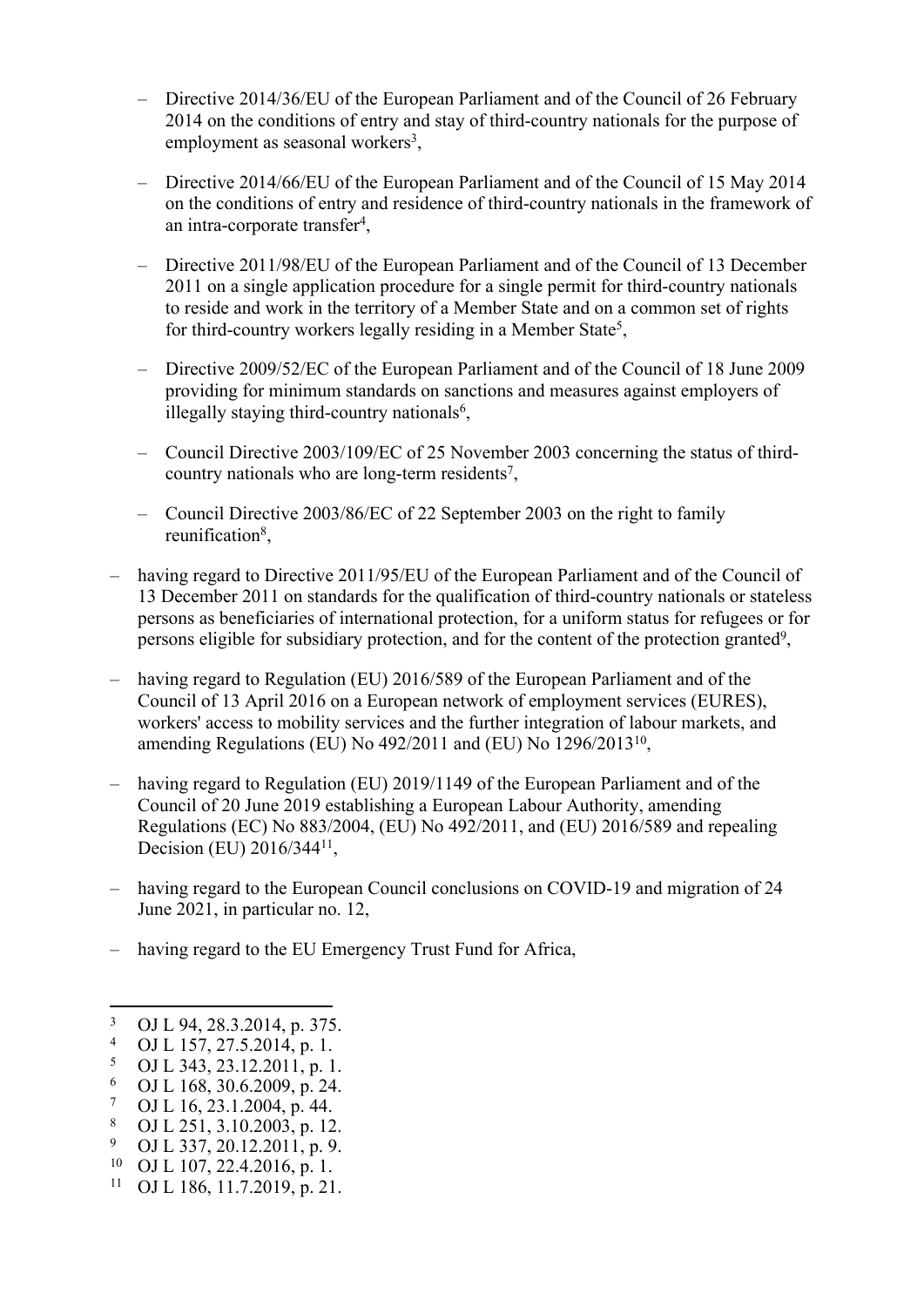- having regard to the Commission staff working document of 29 March 2019 entitled 'Fitness Check on EU Legislation on legal migration' (the 'Fitness Check'),
- having regard to the communication of the Commission of 13 May 2015 entitled 'A European Agenda on Migration',
- having regard to the communication of the Commission of 24 November 2020 entitled 'Action plan on Integration and Inclusion 2021-2027',
- having regard to the communication of the Commission of 6 April 2016 entitled 'Towards a reform of the Common European Asylum System and enhancing legal avenues to Europe',
- having regard to the communication of the Commission of 12 September 2018 entitled 'Enhancing legal pathways to Europe: an indispensable part of a balanced and comprehensive migration policy',
- having regard to the communication of the Commission of 23 September 2020 on a New Pact on Migration and Asylum,
- having regard to the action plan and political declaration adopted at the EU-Africa Summit on Migration, held in Valletta on 11 and 12 November 2015, in particular their respective parts on legal migration and mobility,
- having regard to the press release of the Commission of 11 June 2021 entitled 'Talent Partnerships: Commission launches new initiative to address EU skills shortages and improve migration cooperation with partner countries',
- having regard to the Commission Joint Research Centre study of 23 April 2020 entitled 'Immigrant Key Workers: Their Contribution to Europe's COVID-19 Response' and the Commission Joint Research Centre technical report of 19 May 2020 entitled 'A vulnerable workforce: Migrant workers in the COVID-19 pandemic',
- having regard to its resolution of 12 April 2016 on the situation in the Mediterranean and the need for a holistic EU approach to migration<sup>12</sup>,
- having regard to its resolution of 19 June 2020 on European protection of cross-border and seasonal workers in the context of the COVID-19 crisis<sup>13</sup>,
- having regard to its resolution of 20 May 2021 on new avenues for legal labour migration, based on an initiative report of the Committee on Civil Liberties, Justice and Home Affairs<sup>14</sup>,
- having regard to the study by the Policy Department for Citizens' Rights and Constitutional Affairs of its Directorate-General for Internal Policies of September 2015 entitled 'Exploring new avenues for legislation for labour migration to the European Union',

<sup>12</sup> OJ C 58, 15.2.2018, p. 9.

<sup>13</sup> OJ C 362, 8.9.2021, p. 82.

<sup>&</sup>lt;sup>14</sup> Texts adopted, P9 TA(2021)0260.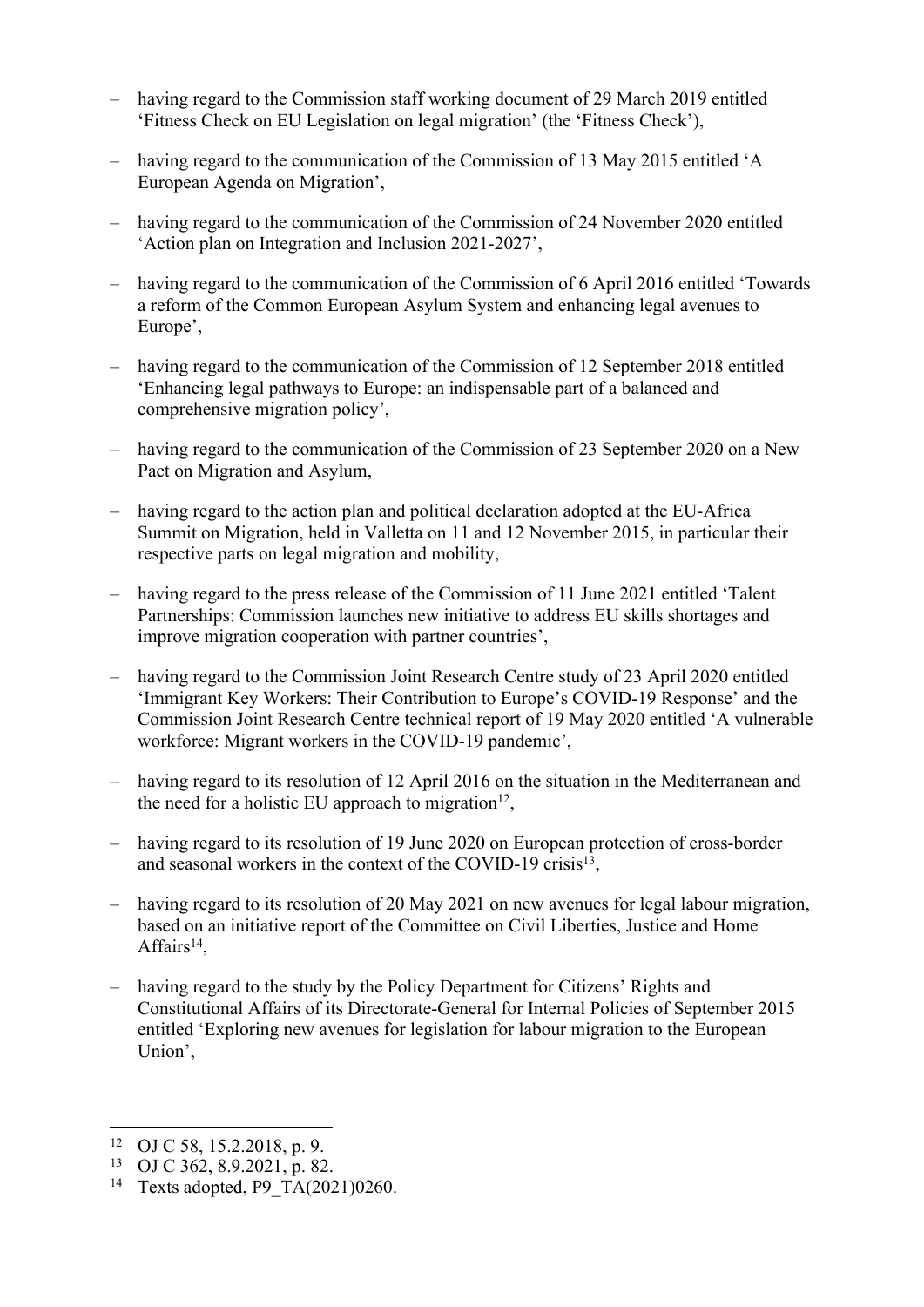- having regard to the study by the Policy Department for Citizens' Rights and Constitutional Affairs of its Directorate-General for Internal Policies of October 2015 entitled 'EU cooperation with third countries in the field of migration',
- having regard to the study by the European Parliamentary Research Service of March 2019 entitled 'The cost of non-Europe in the area of legal migration',
- having regard to the study by the European Parliamentary Research Service of September 2021 entitled 'Legal migration policy and law – European added value assessment',
- having regard to the studies by the European Migration Network.
- having regard to the Universal Declaration of Human Rights, in particular Article 13 thereof
- having regard to the Global Compact for Safe, Orderly and Regular Migration of 19 December 2018,
- having regard to the international labour standards on labour migration adopted by the International Labour Conference of the International Labour Organization,
- having regard to the International Convention on the Protection of the Rights of All Migrant Workers and Members of Their Families adopted by the General Assembly of the United Nations on 18 December 1990,
- having regard to the studies on legal migration by the Organisation for Economic Cooperation and Development,
- having regard to the work and reports of the UN Special Rapporteur on the human rights of migrants,
- having regard to the study by the Center for Global Development of 15 July 2019, entitle 'Maximizing the Shared Benefits of Legal Migration Pathways: Lessons from Germany's Skills Partnerships',
- having regard to the Africa Migration Report: Challenging the narrative of October 2020 by the International Organization for Migration,
- having regard to the study by the European Parliamentary Research Service of August 2021 entitled 'The European Commission's New Pact on Migration and Asylum - Horizontal substitute impact assessment',
- having regard to Rules 47 and 54 of its Rules of Procedure.
- having regard to the opinion of the Committee on Development,
- having regard to the report of the Committee on Civil Liberties, Justice and Home Affairs (A9-0314/2021),
- A. whereas an adequate implementation of the existing legal acts on labour migration is equally important to proposing new legal acts;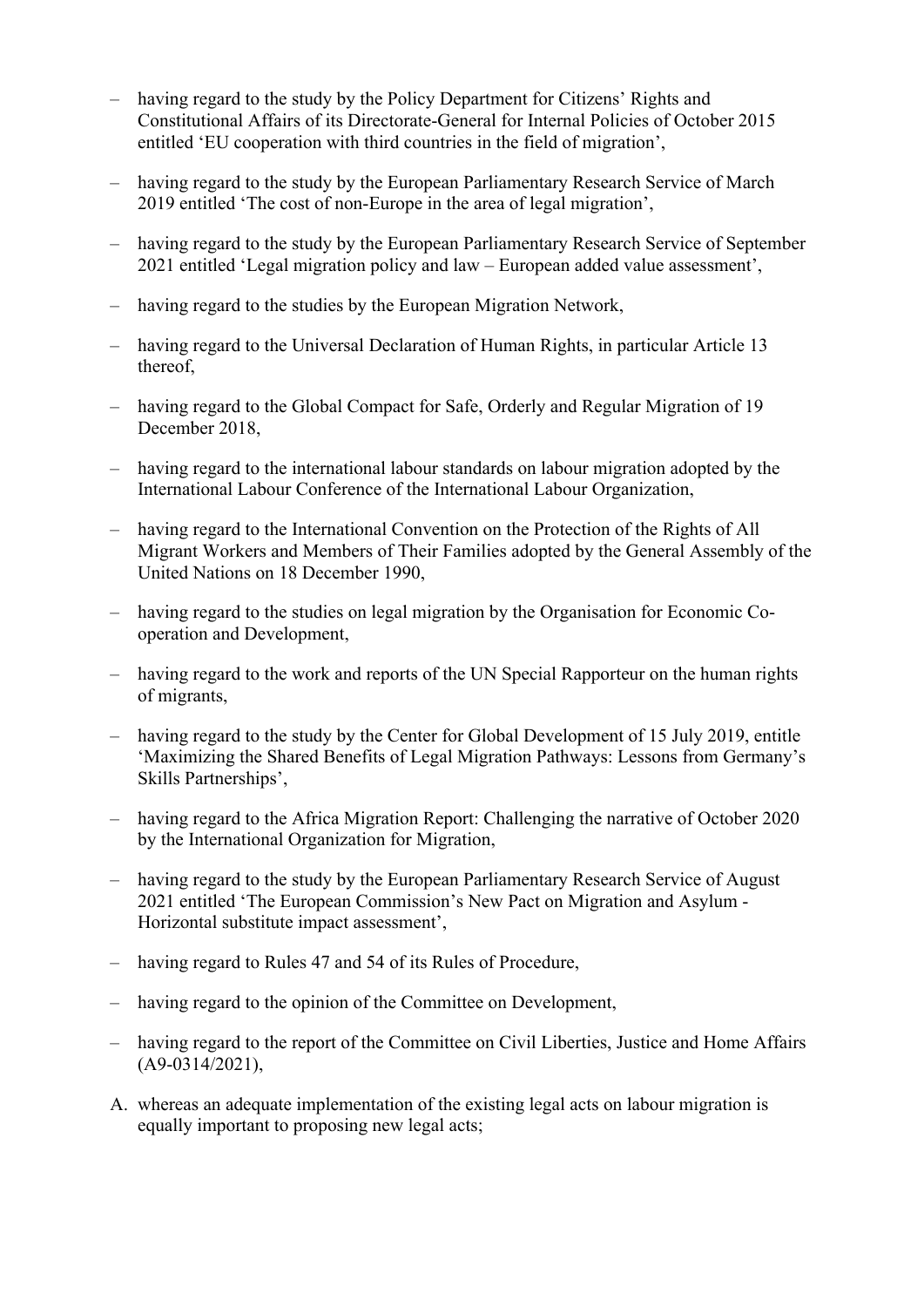- B. whereas Article 79(1) of the Treaty on the Functioning of the European Union (TFEU) states that "The Union shall develop a common immigration policy aimed at ensuring, at all stages, the efficient management of migration flows, fair treatment of third-country nationals residing legally in Member States, and the prevention of, and enhanced measures to combat, illegal immigration and trafficking in human beings";
- C. whereas the Union is one of the main investors in developing human capital in neighbouring countries;
- D. whereas the creation of additional legal pathways at Union level could help to provide Member States with a tool to properly face upcoming demographic challenges, meet the demands of the labour markets that cannot be met by the domestic workforce and enhance the matching of skills on the labour markets;
- E. whereas 23 million third-country nationals were legally resident in the Member States in 2020, some 5,1 % of the total Union population<sup>15</sup>;
- F. whereas the low issuance rate of long-term resident permits indicates that there might be a need to improve their attractiveness, something that could be achieved by a revision of Directive 2003/109/EC to clarify the advantages of holding an EU long-term residence permit and approximate national legislative schemes;
- G. whereas, according to the Commission report on the Impact of Demographic Change, adopted on 17 June 2020<sup>16</sup>, the median age of the population of the Union is currently 44 years, has been increasing for several years and will continue to do so for at least the coming two decades;
- H. whereas this implies that over the coming decades the Union will face a growing share of the population consisting of citizens aged 65 years and above, while the share of the population being of working age is projected to decrease during the same time period;
- I. whereas the Fitness Check states that the current Union rules on legal migration have had limited impact in relation to attracting the skills and talents needed for the Union labour market and economy and that the current legal framework is "fragmented and presents a number of gaps, as well as implementation problems";
- J. whereas the main findings of the Fitness Check highlight effective legal migration policies as being key in the management of migratory flows;
- K. whereas Commissioner Ylva Johansson stated on the occasion of the launch event of the talent partnerships on 11 June 2021 that the Commission's strategic objective is to replace irregular migration with legal pathways<sup>17</sup>;
- L. whereas visa measures can act as a positive incentive in the engagement with third countries; whereas the full implementation of the recently revised Visa Code<sup>18</sup> and

<sup>15</sup> [https://ec.europa.eu/eurostat/web/products-eurostat-news/-/ddn-20210325-](https://ec.europa.eu/eurostat/web/products-eurostat-news/-/ddn-20210325-2#:~:text=On%201%20January%202020%2C%2023,5.1%25%20of%20the%20EU%20population) [2#:~:text=On%201%20January%202020%2C%2023,5.1%25%20of%20the%20EU%20p](https://ec.europa.eu/eurostat/web/products-eurostat-news/-/ddn-20210325-2#:~:text=On%201%20January%202020%2C%2023,5.1%25%20of%20the%20EU%20population) [opulation](https://ec.europa.eu/eurostat/web/products-eurostat-news/-/ddn-20210325-2#:~:text=On%201%20January%202020%2C%2023,5.1%25%20of%20the%20EU%20population).

 $\frac{16}{\text{https://ec.europa.eu/info/sites/default/files/demography\_report\_2020\_n.pdf}}$ 

<sup>&</sup>lt;sup>17</sup> [https://ec.europa.eu/commission/presscorner/detail/en/ip\\_21\\_2921](https://ec.europa.eu/commission/presscorner/detail/en/ip_21_2921).<br><sup>18</sup> Regulation (EC) No 810/2009 of the European Parliament and of th

Regulation (EC) No 810/2009 of the European Parliament and of the Council of 13 July 2009 establishing a Community Code on Visas (Visa Code) (OJ L 243, 15.9.2009, p. 1).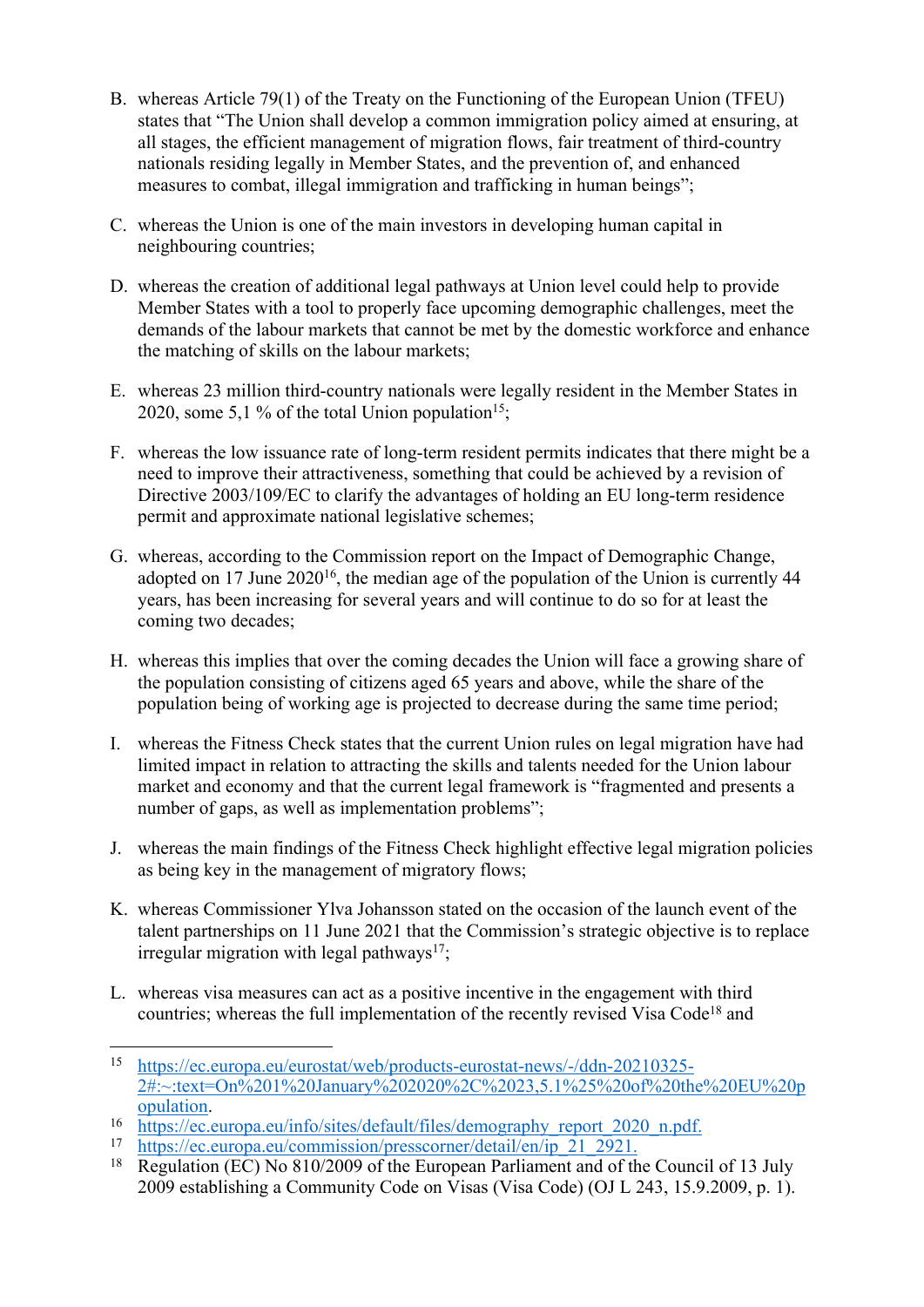additional efforts on visa facilitation with third countries are part of a comprehensive approach to migration policy outlined in the New Pact on Migration and Asylum; whereas more cooperation and exchange of information would help to detect visa abuse;

- M. whereas the partnership frameworks between Member States and third countries can serve as a crucial tool in the acceleration of mutual recognition of skills and qualifications of legal labour migrants;
- N. whereas several Member States have already entered into successful partnerships with third countries to create a legal pathway for labour migration and to match labour market demands on a smaller scale through pilot projects; whereas talent partnerships should build upon positive lessons learned from these projects;
- O. whereas the renewed European Partnership for Integration with social and economic partners looks into expanding future cooperation to the area of labour migration;
- P. whereas the mismatch of skills on the Member States' labour markets has proven very costly for the Union, causing its economy to lose over 2 % of productivity per year according to a study from the European Economic and Social Committee from 2018<sup>19</sup>; whereas that study states that the mismatch occurs on all skill levels, ranging from cooks and truck drivers to medical doctors and teachers; whereas that study asserts that the current legislative schemes are insufficient to ensure that the Union remains economically competitive in the short, medium and long-term and to meet the demands of the Member States' labour markets;
- Q. whereas in 2017 there were around 3,1 million third-country nationals holding an EU long-term residence permit compared to around 7,1 million third-country nationals holding a national long-term residence permit<sup>20</sup>;
- R. whereas the two main objectives of Directive 2011/98/EU are the facilitation of application procedures for a combined work and residence permit and equal treatment; whereas the evaluation of that Directive as part of the Fitness Check and its implementation report identified a number of shortcomings with regard to the achievement of those objectives; whereas, to address those shortcomings, the Commission in the New Pact on Migration and Asylum announced a number of new initiatives, including a revision of that Directive;
- S. whereas technical developments have transformed the way the world works and has created a situation in which many Union workers and self-employed persons work remotely; whereas remote workers are currently stuck in a legal grey area because they cannot apply for a traditional work permit in a Member State<sup>21</sup>;

<sup>19</sup> https://www.eesc.europa.eu/en/news-media/press-releases/skills-mismatches-eubusinesses-are-losing-millions-and-will-be-losing-even-more.

<sup>&</sup>lt;sup>20</sup> https://ec.europa.eu/migrant-integration/librarydoc/report-on-the-implementation-ofdirective-2003/109/ec-on-the-status-of-long-term-foreign-residents.

<sup>21</sup> https://www.etiasvisa.com/etias-news/digital-nomad-visas-eucountries#:~:text=The%20digital%20nomad%20visa%20allows,are%20reviewed%20with in%2030%20days.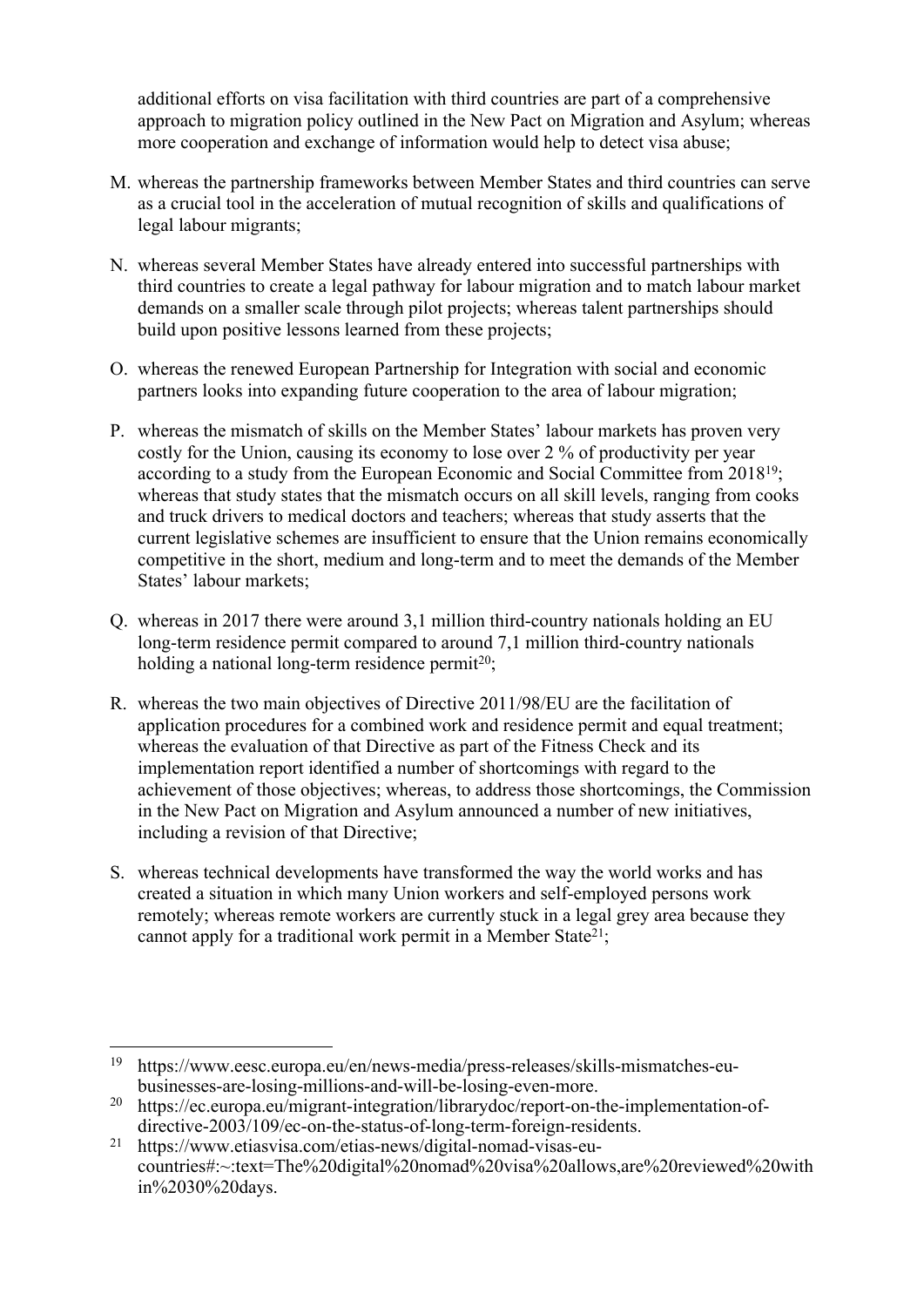- T. whereas a number of Member States have launched 'digital nomad visas', which aim to facilitate the residence of remote workers or remote self-employed persons within a Member State and to allow them to work<sup>22</sup>;
- U. whereas the Union is in the process of a post-pandemic economic recovery; whereas improved legislative schemes on legal labour migration are a decisive factor for the economic recovery of the Union;
- V. whereas, according to the Commission Joint Research Centre study of 23 April 2020 entitled 'Immigrant Key Workers: Their Contribution to Europe's COVID-19 Response', an average of 13 % of workers key for societies are immigrants to the Union, which shows that they played a crucial role as regards the Union's ability to handle the COVID-19 pandemic;
- W. whereas the direct link between the residence rights of legally staying third-country nationals and their employer exposes them to potential labour exploitation; whereas there have been calls to phase out those kinds of permits and instead allow legally staying thirdcountry nationals to change employers without losing their work permits<sup>23</sup>;
- X. whereas Directive 2009/52/EC provides for sanctions and measures that can be used against employers exploiting illegally staying third-country nationals who are working; whereas third-country nationals who have entered the Union legally can also be exploited and should benefit from the same level of protection;
- Y. whereas the European Labour Authority has strengthened its cross-border operational capacity to support and strengthen national labour inspectorates and authorities, as well as social partners, in order to promote fair labour mobility and tackle cross-border fraud and abuse;
- 1. Considers that, in order to face upcoming demographic challenges in Member States with data showing that the share of inhabitants aged 65 years or above is projected to be around one third of the Union population by 2050<sup>24</sup>, which will produce significant labour shortages at all skill levels<sup>25</sup>, the Union needs to present new avenues for legal labour migration to the Union, while also taking into account the fact that Member States' labour markets are different and face different kinds of labour shortages and challenges; is of the view that such new avenues will prove imperative for increasing the Union's economic competitiveness and its global influence as the champion of democracy, the rule of law, human rights and free trade in goods and services, and as the leader in the fight against climate change; notes that such new avenues should ensure decent working conditions and reduce the exploitation of third-country workers; notes, moreover, that in a scenario where barriers to legal labour migration are reduced and labour market discrimination against third-country workers is diminished, it is estimated that long-run GDP gains of EUR 74 billion per year could be made in the Union<sup>26</sup>; is concerned that high barriers to legal labour migration entail reduced attractiveness of the Union in the global competition of

<sup>&</sup>lt;sup>22</sup> Ibidem.<br><sup>23</sup> https://n

<sup>23</sup> https://picum.org/wp-content/uploads/2021/03/Designing-labour-migration-policies-topromote-decent-work-EN.pdf.

<sup>&</sup>lt;sup>24</sup> Ageing Europe — looking at the lives of older people in the EU — 2020 edition<br><sup>25</sup> https://www.eesc.europa.eu/en/news-media/press-releases/skills-mismatches-eu-

<sup>25</sup> [https://www.eesc.europa.eu/en/news-media/press-releases/skills-mismatches-eu](https://www.eesc.europa.eu/en/news-media/press-releases/skills-mismatches-eu-businesses-are-losing-millions-and-will-be-losing-even-more)[businesses-are-losing-millions-and-will-be-losing-even-more.](https://www.eesc.europa.eu/en/news-media/press-releases/skills-mismatches-eu-businesses-are-losing-millions-and-will-be-losing-even-more)

<sup>26</sup> Navarra, C. and Fernandes M.: [Legal migration policy and law](https://www.europarl.europa.eu/thinktank/en/document.html?reference=EPRS_STU(2021)694211) - European added value assessment, European Parliamentary Research Service, 2021, with annexes I and II.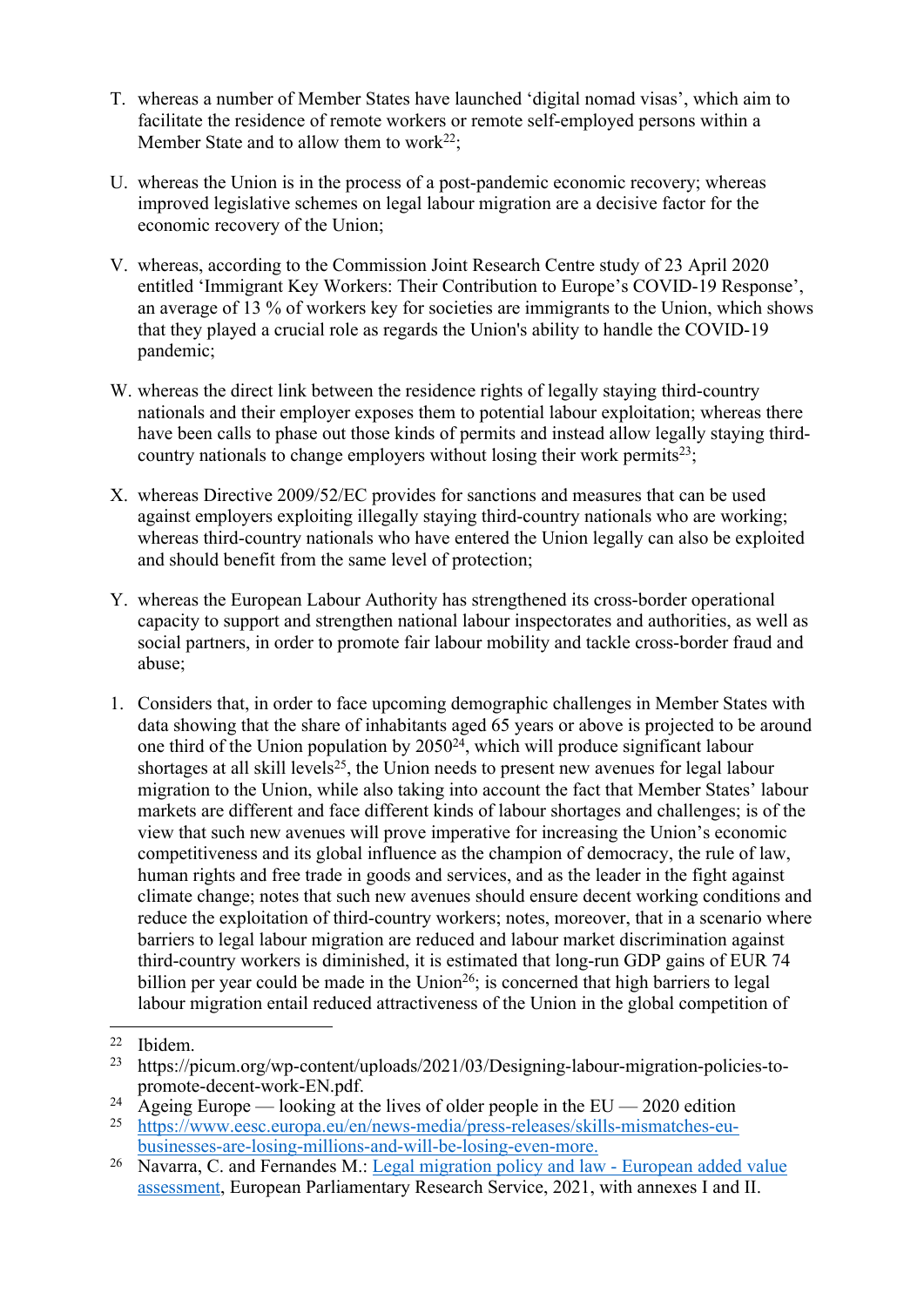workers of all skill levels; highlights that the introduction of new legal channels for migrants to enter the Union for work could generate up to EUR 37,6 billion in GDP gains per year<sup>27</sup>;

- 2. Requests that the Commission submit, by 31 January 2022, on the basis of Article 79(2) TFEU, in particular points (a) and (b) thereof, a proposal for an act that would serve as a package of proposals to facilitate and promote entry into and mobility within the Union for legally migrating third-country nationals applying for work or already holding a work permit and that, by aligning provisions across the existing legal migration directives, would serve to reduce bureaucracy, enhance harmonisation, promote fundamental rights, such as equal treatment, and prevent labour exploitation, following the recommendations set out in the Annex to this Report; notes that such a new act supporting legal labour migration from third countries and a greater degree of mobility remains one of the main answers to the current mismatches between labour supply and demand;
- 3. Considers that the creation of a Union talent pool for third-country nationals who wish to apply for work with a view to migrating legally to a Member State, as well as for Unionbased employers to search for potential employees in third countries, would be an essential tool for achieving the purpose of the proposed act and calls on the Commission to include the creation of such a talent pool in its proposal; proposes that the Commission include, within the talent pool, a Union talent remote network that would allow thirdcountry nationals to work remotely in a Member State other than the one in which they are residing and the Commission and the Member states to work together to better understand the benefits and challenges of hiring third-country nationals talent remotely, and promote fair remote hiring of international talent; points out that such a network would be optional for Member States to use;
- 4. Supports the Commission's statement in its communication of 23 September 2020 on a New Pact on Migration and Asylum regarding the enhancement of *bona fide* short-term mobility as a complement to legal pathways, especially for the purposes of research or study, in order to improve upstream cooperation with third countries and requests the Commission to explore this direction further;
- 5. Asks the Commission to take into account Article 15 (1) of the Parliament and Council partial provisional agreement on the Reception Conditions recast Directive, thus reducing the negative impact of forced inactivity until the finalisation of the asylum procedure;
- 6. Welcomes Directive (EU) 2021/1883 (the revised Blue Card Directive) but considers it insufficient due to the fact that the labour markets of the Union are also in need of low and medium-skilled workers, even though those needs differ; notes that the Union is already dependent on them in essential sectors such as agriculture and healthcare<sup>28</sup>; calls, therefore, on the Commission to make it a priority to include in its proposal an ambitious admission scheme for low and medium-skilled third-country workers in consultation with social partners and civil society, while reflecting the needs of the Member States; calls on the Commission to include the creation of a framework for validation and recognition of the skills and qualifications of third-country nationals, including vocational training, based on objective and uniform criteria, to facilitate their early integration into the labour market; requests that the framework for validation and recognition of skills and

<sup>27</sup> Ibidem*.*

https://knowledge4policy.ec.europa.eu/publication/immigrant-key-workers-theircontribution-europes-covid-19-response\_en.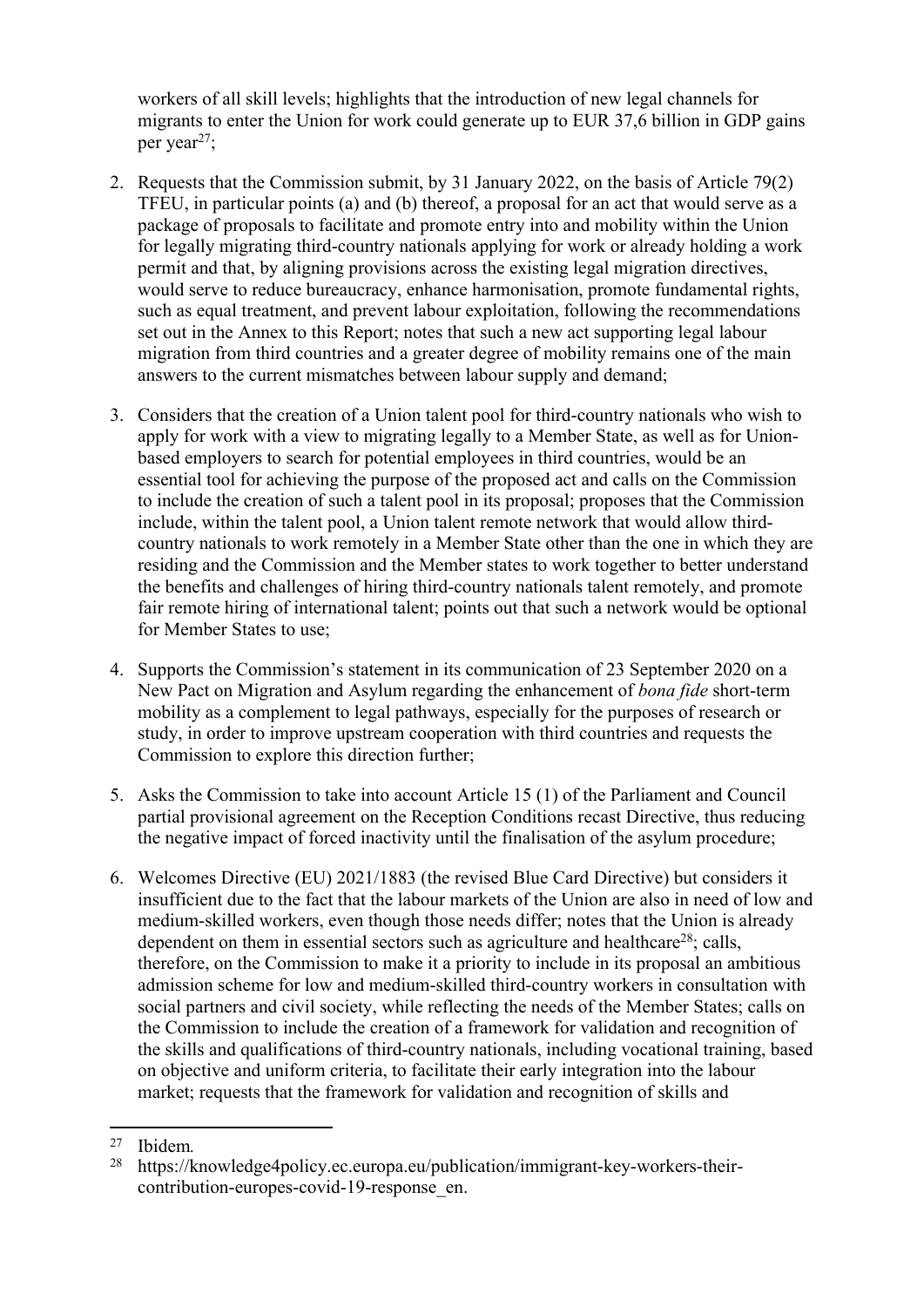qualification ensure that third-country nationals are consistently treated fairly during the validation and recognition process, enable efficient schemes and procedures, and facilitate obtaining information in an efficient and easy way; encourages the Commission to insist that national authorities continue to share information and best practices with one another; calls on the Commission, moreover, to promote by all means possible, including by means of targeted campaigns, the revised Blue Card Directive, including in start-ups and in the IT sector, where skills are recognised equivalently to qualifications as set out in Article 26, read jointly with Annex I, of that Directive; recalls, however, that Article 79(5) TFEU states that that Article "shall not affect the right of Member States to determine volumes of admission of third-country nationals coming from third countries to their territory in order to seek work, whether employed or self-employed":

- 7. Considers that the Union is in need of attracting more self-employed persons and entrepreneurs and needs to enhance innovation, for example through youth mobility and nomad schemes; in order for the Union to remain relevant and competitive in the global market, increasing the agility, robustness, stability, and growth of its economy, while creating new economic activity and employment opportunities, calls on the Commission to include in its proposal a Union-wide admission scheme for the entry and residence of self-employed persons and entrepreneurs based on objective and uniform criteria, in particular for those working to establish small and medium-sized enterprises and start-ups, and of highly mobile self-employed third-country nationals, such as artists and cultural professionals; insists that the schemes proposed must include measures that enhance fundamental rights and promote equal treatment for third-country workers; considers that the Commission should introduce a five-year multiple-entry visa allowing that category of third-country nationals to enter the Union for up to 90 days per year;
- 8. Requests that the Commission include in its proposal a framework for talent partnerships with third countries that Member States could opt into on a voluntary basis, tailored to the situation and the benefit of both the sending and receiving countries in question, which should include vocational training programmes based on skills, in particular aptitude tests, workplace observation and simulations; calls on the Commission to ensure that that framework allows for Parliament to be able to fully exercise its scrutiny and evaluation role and that the proposal includes adequate mechanisms to prevent labour exploitation and ensure equal treatment; highlights that inspiration for the talent partnerships can be found in existing skills-based agreements in Member States and that the talent partnerships should be developed in consultation with relevant organisations both in the Member States and in third countries;
- 9. Maintains that it is essential to follow a different and balanced approach to the relationship between the Union and third countries in the field of migration; calls on the Union to strive for formal agreements with partner countries on migration mobility;
- 10. Welcomes the Commission's planned review of Directive 2011/98/EU; notes that one of the objectives of that Directive is to simplify and harmonise the rules on permits currently applicable in the Member States and to promote equal treatment and that those objectives have not been fully achieved with some of the provisions of that Directive having been implemented in different ways across the Union; considers further that that the Commission should take the necessary steps to ensure first and foremost that that Directive be properly implemented by Member States, secondly that it be amended to allow applications for a single permit to be lodged both from within a Member State and from a third country, and thirdly, in order to further simplify and harmonise the rules, that the procedure for obtaining an entry visa be clearly regulated so as to avoid the situation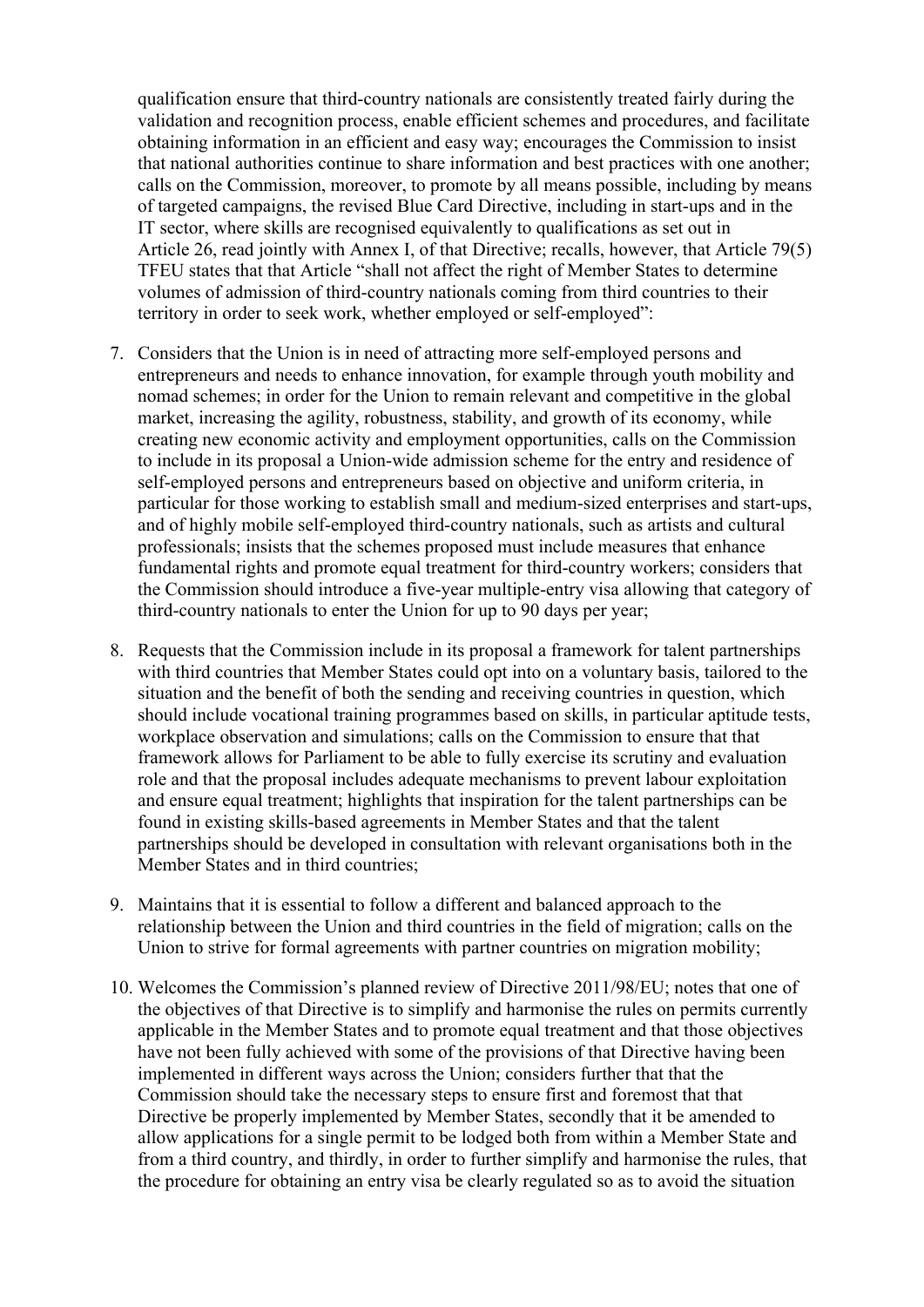where applicants would have to submit the documents needed to obtain a single permit twice and to reduce the dependency of workers and the risk of exploitation; points out that the lodging of an application from within a Member State should only be available if the third-country national holds a residence permit at the time the application is lodged; calls on the Commission to include such amendments to that Directive in its proposal;

- 11. Requests that the Commission include in its proposal the establishment of a transnational advisory service network, to be managed by the Commission, for legally migrating thirdcountry workers, with each Member State designating a lead authority to process applications and to coordinate the advice and information provided to third-country nationals applying for work in the Union or already holding a work permit; insists that the lead authorities should be responsible for sharing information among Member States on third-country workers, should act as contact points for workers and employers with regard to the talent pool and should provide relevant information to third-country nationals interested in migrating legally to the Union for work; points out that such information could be transmitted either virtually or via relevant bodies present in third countries, such as Member State embassies or Union delegations; asks that the lead authorities be responsible also for close coordination with one another with regard to applications lodged for a single permit to reside and work in accordance with Directive 2011/98/EU in order to avoid double submissions and to encourage employers to consider the possibility of applying for that permit and to support them in that effort; points out that there is a need to facilitate the gathering of data, statistics and evidence and that there is a need for information-sharing between Member States to improve the efficiency and effectiveness of the legal migration *acquis*;
- 12. Calls on the Commission to include in its proposal an amendment to Directive 2014/36/EU to allow holders of work permits under that Directive a period of three months to seek new employment after having left their previous employer without having their work permit revoked, allowing them to reside legally within the Member State in question until the end of the period they are allowed to stay, but no longer than nine months, as set out in that Directive, provided that they are applying for work at another employer throughout that period; furthermore, in order to avoid labour exploitation, calls on the Commission to encourage Member States to fully apply that provision, thereby delinking residence permits from the employer and the job; calls on the Commission to include in its proposal an amendment to that Directive to allow Member States to renew work permits for the purposes of seasonal work up to a total period of five years;
- 13. Requests the Commission to include in its proposal an amendment to Directive 2009/52/EC to adapt its scope to include exploited legally residing third-country nationals working in the Union who are victims of conditions that affect their health and safety and violate their human dignity and to improve the enforcement of equal treatment provisions, such as accessible and effective complaints mechanisms and access to justice for all workers in case of exploitation and other criminal offences;
- 14. Is of the view that Directive 2003/109/EC, which is currently under used and does not provide an effective right to intra-Union mobility, should be amended to allow thirdcountry nationals who are long-term residents of a Member State to reside permanently within another Member State from the day their permit is issued on terms similar to the terms applicable to Union citizens and to reduce the number of years of residence required to acquire EU long-term resident status from five to three years, and requests the Commission to include those amendments in its upcoming revision of that Directive; acknowledges that continuous residence in one Member State is one of the aspects that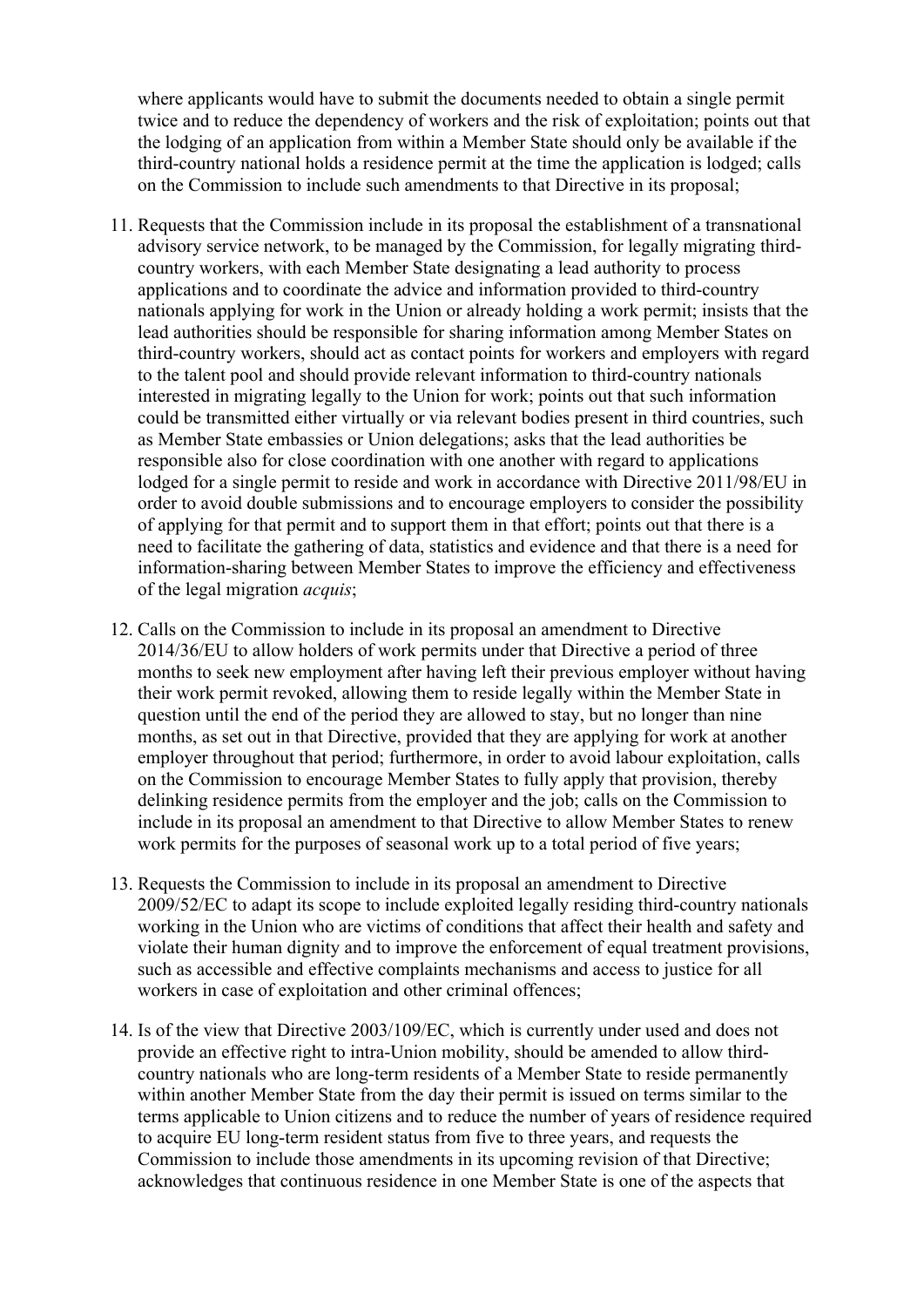promotes the proper integration of a person in a community before that person decides to reside in another Member State; calls on the Commission to include those amendments in its proposal;

- 15. Is of the view that sufficient funding for the proposals set out in this report is required and considers that the financial implications of the requested proposal should be covered by the relevant Union budgetary allocation;
- 16. Instructs its President to forward this resolution and the accompanying recommendations to the Commission, the Council and the national parliaments.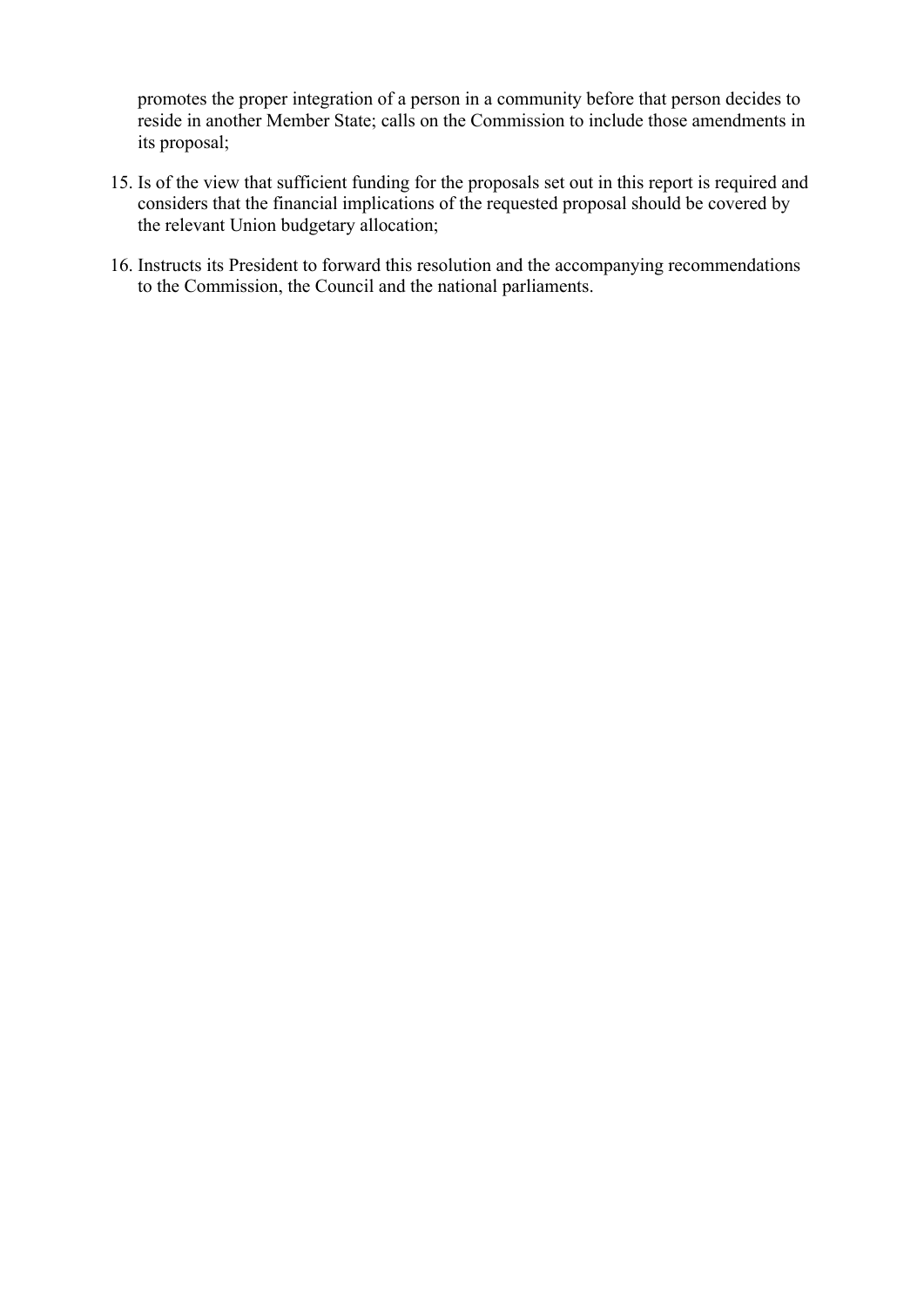### **ANNEX TO THE RESOLUTION: RECOMMENDATIONS AS TO THE CONTENT OF THE PROPOSAL REQUESTED**

#### *Recommendation 1 (on the establishment of an EU talent pool for legally migrating thirdcountry nationals)*

- The European Parliament considers that the legislative act to be adopted should establish an EU talent pool and matching platform for third-country nationals who wish to apply for work in and migrate legally to a Member State, as well as for Union-based employers to search in third countries for potential employees, and should facilitate the admission and free movement of third-country workers. Job matching through the EU talent pool should happen on a voluntary basis. The European Parliament considers that such an EU talent pool should establish synergies with the existing framework, and that the legislative act should therefore amend Regulation (EU) 2016/589 in order to expand the current scope of the EURES Portal, established by that Regulation;
- The EU talent pool, as established by the legislative act, should allow third-country nationals to express their interest in and apply for work, while also enabling employers to search for potential employees. Third-country nationals should be able to apply for work where there is a shortage in the Member States' labour markets, after having gone through a transparent and non-discriminatory application and pre-screening process, facilitated by the Union. The EU talent pool would serve as an optional tool that Member States could use to meet the demands of and shortages in the Member States' labour markets that cannot be met by the domestic workforce. The EU talent pool should be complemented by increased coordination between participating national authorities, with the involvement of public employment services and local authorities, and it should take into account national specificities and the different demands of national labour markets. The promotion of the EU talent pool and its usage could be enhanced by targeted information dissemination, promoting the EU talent pool and matching platform in third countries and participating Member States. In that spirit, the Union-wide transnational advisory service network, referred to in Recommendation 6, should facilitate the running of the EU talent pool and serve as a contact point for the EU talent pool in the Member States. Utilising that network, based on the harmonisation of applications, would help to reduce bureaucracy at Member State level. Within the EU talent pool, an EU talent remote network should be set up in order to allow third-country nationals to work remotely in a Member State other than the one in which they are residing, and such remote workers should enjoy equal treatment.

### *Recommendation 2 (on an admittance scheme for low and medium-skilled third-country workers)*

– Given the demographic challenges and the global competition for talent, it is a pressing need for many Member States to improve their attractiveness and to create admission schemes for all skilled third-country workers, not only for highly-skilled workers. With the replacement of Council Directive 2009/50/EC by Directive (EU) 2021/1883 (the revised Blue Card Directive) the Union has taken significant steps to achieve that goal for highly-skilled third-country workers. However, it is imperative that it also achieve that goal for third-country workers considered to be low or medium-skilled in order to fill vacancies and improve matching of the different needs of the Member States' labour markets, as determined by the Member States themselves, and to be consistent in practicing Union values. This will further enhance the Union's economic competitiveness.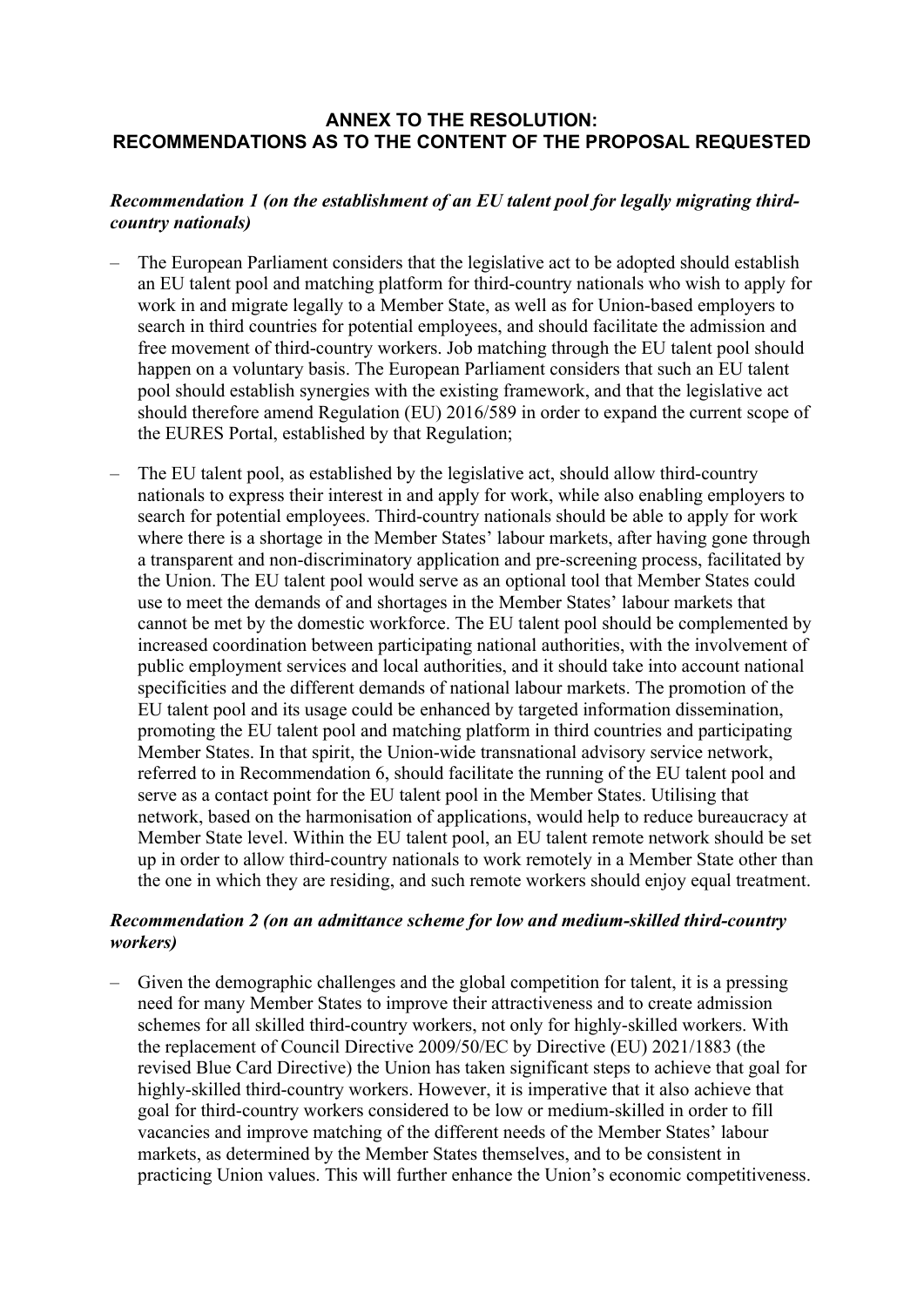– To properly address that issue, the European Parliament calls on the Commission to include, within the legislative act to be adopted, provisions setting up an admission scheme with conditions of entry and residence for low and medium-skilled third-country workers. That scheme should ensure equal treatment in line with the existing Union *acquis* on labour migration and include the creation of a framework within which thirdcountry workers are able to have their skills and qualifications properly recognised and validated for use on the Member States' labour markets. In order to prevent any abuse of third-country workers and to ensure that they are treated equally when working or applying for work in the Union, the European Parliament, while insisting on the proper implementation of Directive 2009/52/EC and its monitoring mechanisms, calls for the Directive to be amended to include legally residing third-country workers within its scope, as set out in Recommendation 8. Furthermore, the European Parliament calls on the proper implementation by the Member States of the relevant existing legal framework on the issue of legal labour migration.

## *Recommendation 3 (on an admittance scheme for entrepreneurs and self-employed persons)*

- Traditionally, work permits are issued in the place where the third-country national already has an offer of employment. However, the European Parliament is of the view that the basis for issuing work permits could be improved and developed further. Along the same lines, the Commission has stated that its objective is to encourage more people to become entrepreneurs, thereby improving the Union's innovation, creativity and economic performance<sup>29</sup>. Self-employed third-country nationals or third-country nationals working as entrepreneurs might feel that the environment in their country of origin is not conducive for their start-up or for their efforts as entrepreneurs. Through a Union-wide admittance scheme, such third-country nationals could be given an opportunity to migrate legally to the Union and establish themselves and their businesses. Union-level action should strive towards a favourable environment for entrepreneurship, including for thirdcountry nationals and for high common standards with respect to the fundamental rights of entrepreneurs and self-employed persons.
- To that end, the European Parliament considers that the legislative act to be adopted should include an admission scheme with conditions of entry and residence for selfemployed persons and entrepreneurs, in particular for third-country nationals who establish small and medium-sized enterprises and start-ups, and that that admission scheme should ensure robust safeguards, equal treatment and the protection of fundamental rights. The definitions of 'self-employed person' and 'entrepreneur' vary across the Union, and they should continue to be defined by each Member State in accordance with their national legal traditions and case law.

## *Recommendation 4 (on the preparation of a framework for talent partnerships between Member States and third countries)*

– The European Parliament calls on the Commission to prepare a tailor-made framework for talent partnerships in which Member States can voluntarily participate and to include that in the legislative act to be adopted. The talent partnerships should be open to third-country workers of all skill levels, as well as to students and graduates, and would serve as an efficient tool for Member States to match the skills of workers in third countries with the

<sup>29</sup> [https://ec.europa.eu/growth/smes/sme-strategy/start-up-procedures\\_en.](https://ec.europa.eu/growth/smes/sme-strategy/start-up-procedures_en)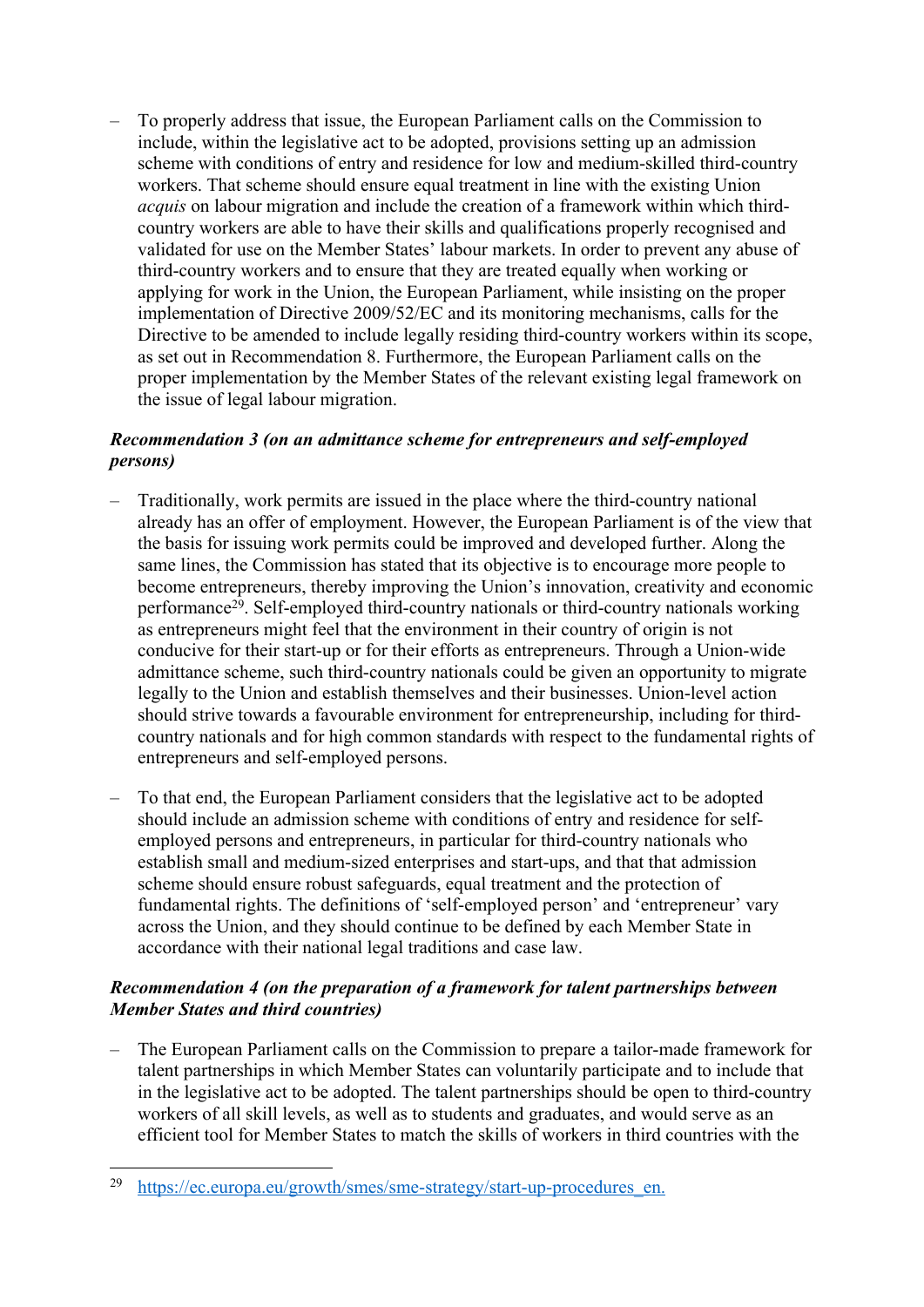demands of the Member States' labour markets which cannot be met by the domestic workforce. The aim of the talent partnerships is to add another legal channel as a mobility option for third-country nationals who wish to migrate to the Union for work and to tackle the issues of labour market shortages and mismatches across the Union, creating a 'quadruple win' for the Union, third countries, employers and migrant workers. The practical implementation of the talent partnerships would rely on close cooperation with national authorities, labour market institutions, civil society actors and social partners. The Commission should ensure that the European Parliament is able to, on a regular basis, scrutinise and evaluate the functioning of the talent partnerships, as well as to propose recommendations to improve the overall functioning of the framework for talent partnerships.

– A reinforced and more comprehensive approach would offer cooperation with partner countries and help boost mutually beneficial international mobility. It is important that Member States and third countries have equal opportunities to develop the talent partnerships and are able to create a transparent and accessible process for applicants. The talent partnerships should be inclusive and build strong cooperation between the institutions concerned, for example national ministries of labour and education, employers, social partners, and education and training providers. It is important that the Member States strongly engage with the talent partnerships, that the private sector, in particular Union businesses, social partners and relevant civil society actors, be involved and that partner countries have a meaningful sense of ownership.

#### *Recommendation 5 (on the simplification and improvement of Directive 2011/98/EU)*

– The European Parliament is of the view that the procedures with respect to Directive 2011/98/EU should be further harmonised for that Directive, in particular its equal treatment provisions, to be fully efficient and properly implemented. Therefore, the European Parliament considers that the legislative act to be adopted should amend that Directive in order to allow for applications for a single permit to be lodged both from within a Member State and from a third country, while engaging both the Member States and third countries in the exchange of information and coordination of the applications lodged, in full compliance with Union data protection standards. However, in order to be able to lodge an application for a single permit from within the territory of a Member State, the third-country national must have a valid residence permit at the time the application is lodged. The European Parliament moreover calls for the clear regulation and streamlining of the procedure for applying for an entry visa in order to avoid the situation whereby applicants would have to submit the documents needed to obtain a single permit twice. The European Parliament furthermore asks the Commission to analyse and reduce the administrative requirements and inefficiencies in permit procedures which prevents migration by legal pathways from responding to real labour market needs. Lastly, the European Parliament considers that the legislative act to be adopted should contain changes that would alleviate the difficulties third-country nationals holding work permits face when changing employment, as they currently are too dependent on the employer and therefore prone to labour exploitation.

#### *Recommendation 6 (on the establishment of a Union-wide transnational advisory service network for legally migrating workers)*

– The European Parliament is of the view that systematic cooperation between and engagement with the authorities of Member States and of third countries is required to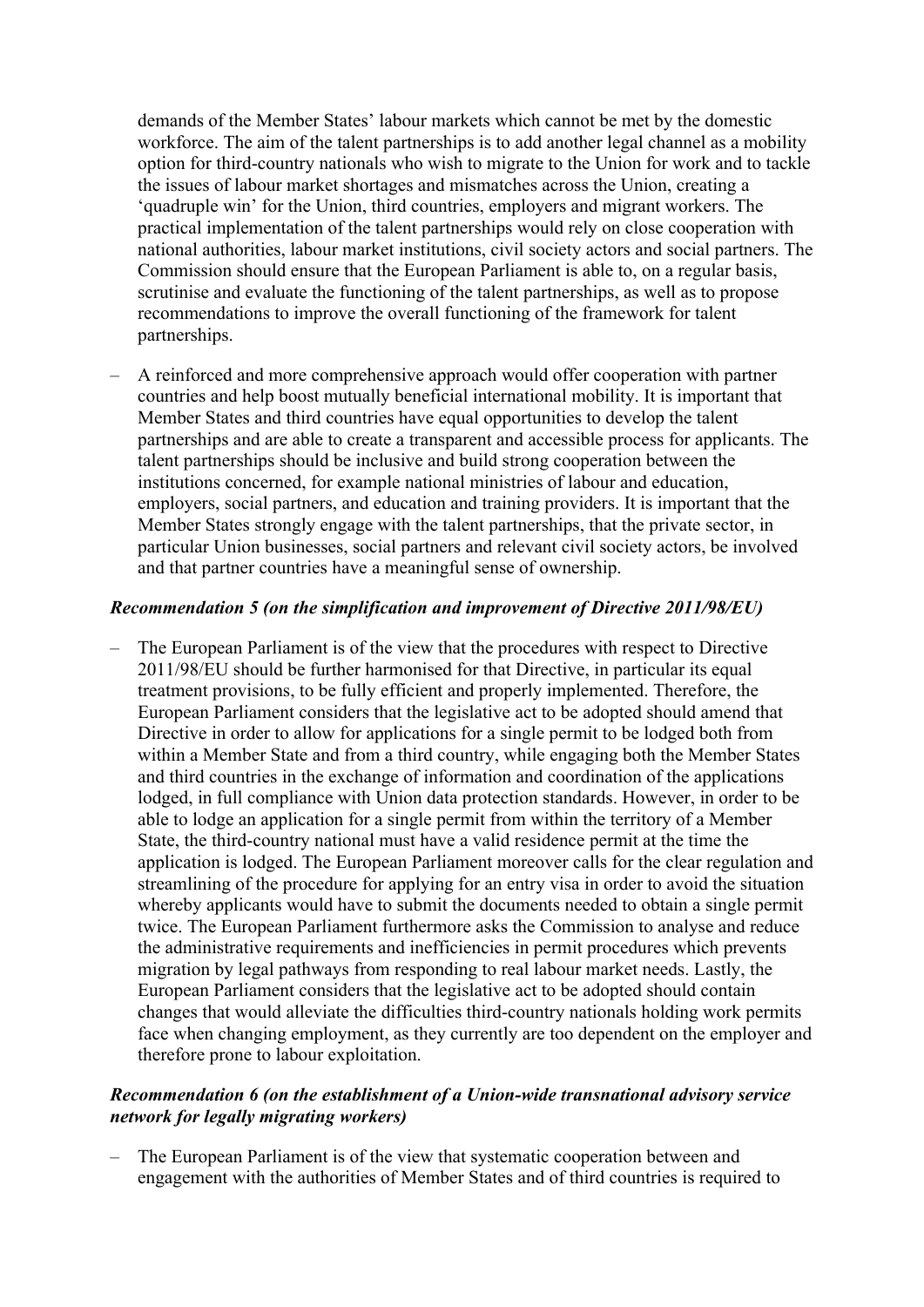enhance legal pathways for labour migration. To achieve that goal, the European Parliament considers that the legislative act to be adopted should establish a transnational advisory service network, managed by the Commission, for third-country workers, with each Member State designating a lead authority to coordinate the advice and information provided to legally migrating third-country nationals applying for work in the Union. The transnational advisory service network should build on existing established networks and services and, if necessary, expand the scope of such established networks and services. The authorities of each Member State should also be responsible for closely coordinating with one another with regard to applications lodged for a single permit to reside and work in the Union in accordance with Directive 2011/98/EU in order to avoid double submissions. The transnational advisory service network should also take into account national specificities and the different demands of national labour markets.

– In addition, each Member State should be responsible for requesting from employers information on third-country workers, in full respect of Union data protection law, in order to enable third-country workers to be connected with the relevant authorities and support services and in order to facilitate the protection of third-country workers and the strengthening of their equal rights and treatment. Moreover, the legislative act to be adopted should ensure that employers provide accurate and timely information about the rights, the relevant authorities and the services available to third-country workers. The transnational advisory service network should facilitate the running of the talent pool, as outlined in Recommendation 1, and relevant civil society organisations, including diaspora communities, should be consulted in the development of the transnational advisory service network.

### *Recommendation 7 (on amending Directive 2014/36/EU to enable seasonal workers to change employer*

- Promoting professional mobility for legally residing third-country nationals working in a Member State also means protecting them from exploitation. Numerous third-country workers, in particular low-skilled third-country workers, hesitate to leave an exploitative employer because it would mean that they would lose their work permit and right to stay in the Union. This is currently evident in the desperate situation of many workers in different sectors across the Union, such as in the catering, hotel and entertainment sectors, as well as care workers<sup>30</sup>. Holders of a work permit issued under Directive 2014/36/EU are, in particular, prone to exploitation because they often tend to work within sectors mainly employing low-skilled workers.
- Therefore, the European Parliament considers that the legislative act to be adopted should amend Directive 2014/36/EU to allow holders of work permits under that Directive a period of three months to seek new employment after having left their previous employer without having their permit revoked. The holders should be allowed to reside within the Union until the end of the period they are allowed to stay, but no longer than nine months, as set out in that Directive. The European Parliament recommends that the Commission, at the same time, consider other appropriate amendments to that Directive in order to bring it up to date and in line with other more recent Union legal acts dealing with legal migration,

<sup>30</sup> [https://ec.europa.eu/home-affairs/minimum-standards-sanctions-and-measures-against](https://ec.europa.eu/home-affairs/minimum-standards-sanctions-and-measures-against-employers-illegally-staying-third-country_en)[employers-illegally-staying-third-country\\_en](https://ec.europa.eu/home-affairs/minimum-standards-sanctions-and-measures-against-employers-illegally-staying-third-country_en).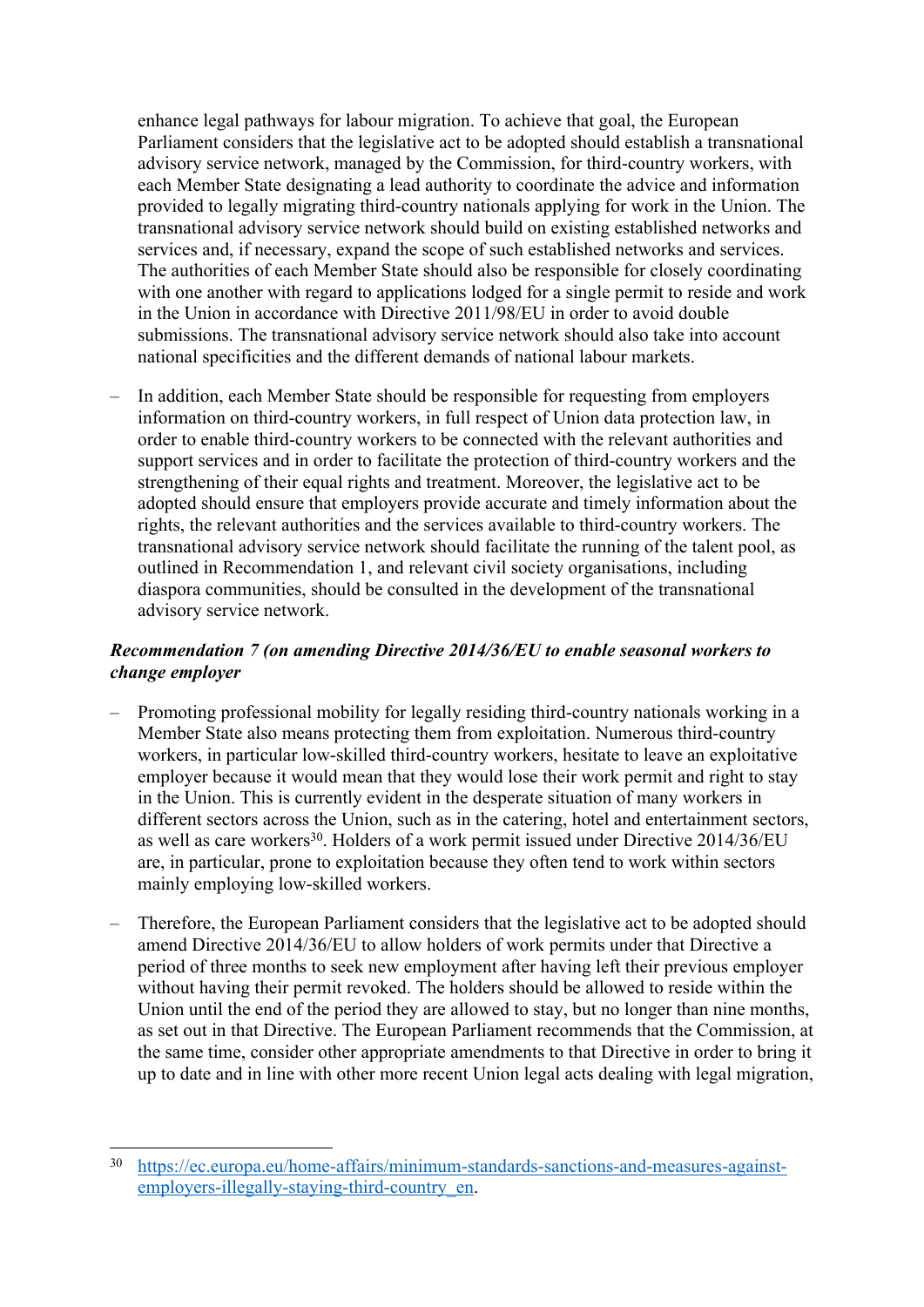including allowing the application to be submitted from within the territory of the Member State, and to further address persistent labour exploitation of seasonal workers.

### *Recommendation 8 (on amending the Directive 2009/52/EC to include legally residing third-country nationals and to address labour exploitation)*

– Directive 2009/52/EC contains several tools that can be used to support irregularly staying third-country nationals working within the Union. The fact that it only covers irregularly staying third-country workers is, however, a substantial flaw. While regularly staying third-country workers enjoy a higher level of protection, mainly by virtue of their legal right to stay within the Union but also through other means, they too can be exploited and remain more vulnerable than Union citizens. Consequently, the European Parliament sees a need to amend Directive 2009/52/EC to enforce a horizontal provision strengthening the effective access to labour rights and to effective remedies through complaints mechanisms and legal procedures and to make that Directive applicable to all third-country nationals working in the Union.

## *Recommendation 9 (on the need for a revision of Directive 2003/109/EC)*

- Holders of EU long-term residence permits face a number of barriers to the exercise of their right to move to and reside in other Member States for work, study or other reasons. This is because the conditions for mobility which EU long-term residents must fulfil in many cases are similar to the conditions other third-country nationals must fulfil for a first-time application for a long-term permit. In 2017, in the 25 Member States bound by Directive 2003/109/EC, there were approximately 3,1 million third-country nationals holding an EU long-term residence permit as compared to approximately 7,1 million third-country nationals holding a national long-term residence permit. It can therefore be concluded that third-country nationals underuse the EU long-term residence permit, meaning that many of them do not enjoy the benefits flowing from having Union status, despite the fact that they would be eligible. The implementation report on that Directive points to the fact that most Member States have not actively promoted the use of the EU long-term residence permits and, as a result, there is no 'level-playing field' between the Union legislative scheme and the national equivalent $31$ .
- The European Parliament therefore considers that the legislative act to be adopted should amend Directive 2003/109/EC to allow third-country nationals who are long-term residents of a Member State to reside permanently within another Member State from the day their permit is issued on terms similar to the terms applicable to Union citizens. The European Parliament recommends that the Commission, at the same time, consider other appropriate amendments to that Directive to bring it up to date and in line with other more recent Union legal acts dealing with third-country nationals legally staying in the Union. The European Parliament requests the Commission to, as a minimum, include in its proposal a reduction of the number of years required for acquiring an EU long-term residence permit from five to three years, particularly to enhance mobility, and a simplification and harmonisation of procedures. By making such amendments, Directive 2003/109/EC would facilitate intra-Union mobility as well as international mobility to and from the Union and third countries. Lastly, the European Parliament encourages the Commission to conduct a study on the issue of third-country nationals' turnover rates

<sup>31</sup> [https://ec.europa.eu/migrant-integration/librarydoc/report-on-the-implementation-of](https://ec.europa.eu/migrant-integration/librarydoc/report-on-the-implementation-of-directive-2003/109/ec-on-the-status-of-long-term-foreign-residents)[directive-2003/109/ec-on-the-status-of-long-term-foreign-residents.](https://ec.europa.eu/migrant-integration/librarydoc/report-on-the-implementation-of-directive-2003/109/ec-on-the-status-of-long-term-foreign-residents)